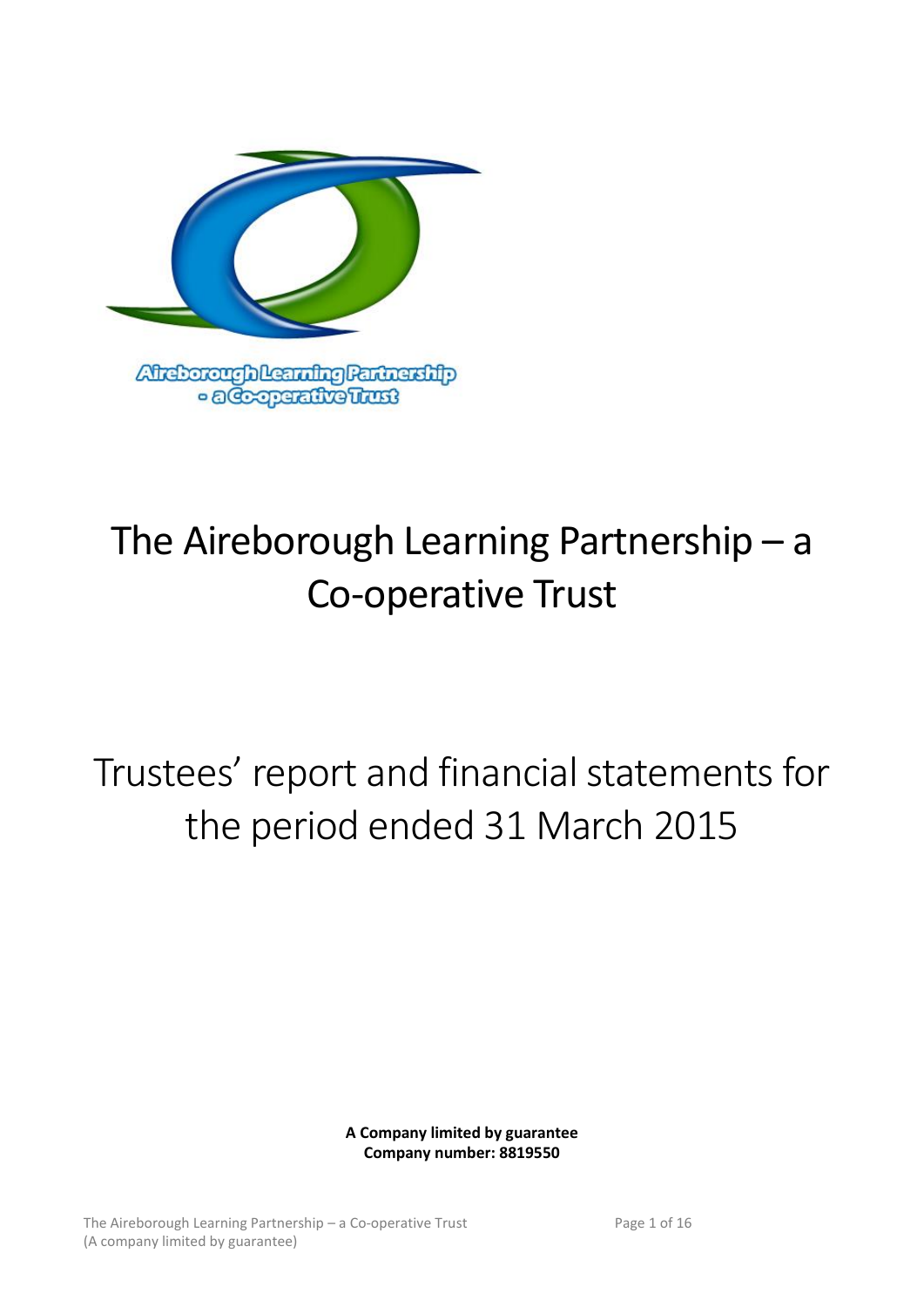# Contents

| Report of the Trustees (incorporating the Directors' report) for the period ended on 31 March 2015 4      |    |
|-----------------------------------------------------------------------------------------------------------|----|
|                                                                                                           |    |
|                                                                                                           |    |
|                                                                                                           |    |
|                                                                                                           |    |
|                                                                                                           |    |
|                                                                                                           |    |
|                                                                                                           |    |
|                                                                                                           |    |
|                                                                                                           |    |
|                                                                                                           |    |
|                                                                                                           |    |
|                                                                                                           |    |
|                                                                                                           |    |
|                                                                                                           |    |
|                                                                                                           |    |
|                                                                                                           |    |
|                                                                                                           |    |
|                                                                                                           |    |
|                                                                                                           |    |
|                                                                                                           |    |
|                                                                                                           |    |
|                                                                                                           |    |
|                                                                                                           | 11 |
|                                                                                                           |    |
| Statement of financial activities, incorporating the income and expenditure account, for the period ended |    |
|                                                                                                           |    |
|                                                                                                           |    |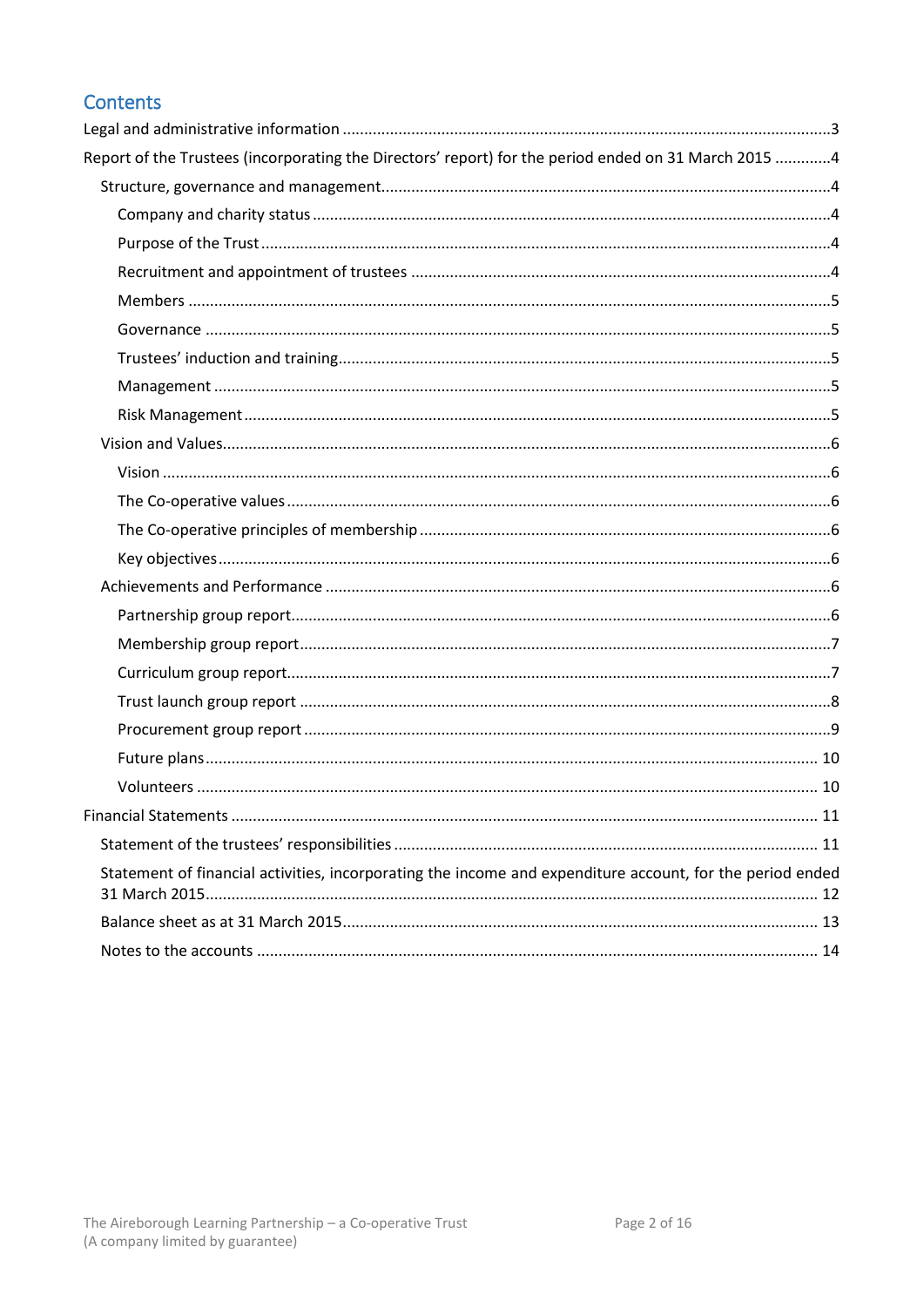# <span id="page-2-0"></span>**Legal and administrative information**

| <b>Company registration number</b> | 8819550                                                                                                                                                                                                                                                                                                                                              |                                                                                                                                                                                                                                                                 |
|------------------------------------|------------------------------------------------------------------------------------------------------------------------------------------------------------------------------------------------------------------------------------------------------------------------------------------------------------------------------------------------------|-----------------------------------------------------------------------------------------------------------------------------------------------------------------------------------------------------------------------------------------------------------------|
| <b>Registered office</b>           | <b>Guiseley School</b><br><b>Fieldhead Road</b><br>Guiseley<br>Leeds<br><b>LS20 8DT</b>                                                                                                                                                                                                                                                              |                                                                                                                                                                                                                                                                 |
| <b>Trustees</b>                    | <b>Alison A Anslow</b><br>Maxine G Bell<br>Alun J Davies<br>Kirsten J Finley<br>Shelagh Henderson<br>Paul F Morrissey<br><b>Heather L Pinches</b><br>Lisa Piotrowicz<br>Dawn M Lowry<br>Paul R Dickinson<br>Jennifer A Rivas Perez                                                                                                                   | Date appointed:<br>(18 December 2013)<br>(18 December 2013)<br>(18 December 2013)<br>(18 December 2013)<br>(18 December 2013)<br>(18 December 2013)<br>(18 December 2013)<br>(18 December 2013)<br>(01 January 2015)<br>(27 January 2015)<br>(01 February 2015) |
| <b>Company Secretary</b>           | <b>Catherine A Beaton</b>                                                                                                                                                                                                                                                                                                                            |                                                                                                                                                                                                                                                                 |
| <b>Solicitors</b>                  | <b>DWF LLP</b><br>1 Scott Place<br>2 Hardman Street<br>Manchester<br>M33AA                                                                                                                                                                                                                                                                           |                                                                                                                                                                                                                                                                 |
| <b>Member Schools</b>              | <b>Guiseley School</b><br><b>Guiseley Primary School and Aireborough</b><br>Children's Centre<br>Queensway Primary School and Aireborough<br>Children's Centre<br>Rawdon Littlemoor Primary School<br><b>Rufford Park Primary School</b><br><b>Tranmere Park Primary School</b><br>Yeadon Westfield Infants School<br>Yeadon Westfield Junior School |                                                                                                                                                                                                                                                                 |
| <b>Partners</b>                    | 5's Soccer Yeadon Ltd.<br>Aireborough Children's Services<br><b>Benton Park School</b><br>Leeds City Council<br><b>Leeds Trinity University</b><br><b>NW SILC</b><br>Rawdon St. Peter's C of E VC Primary School                                                                                                                                     |                                                                                                                                                                                                                                                                 |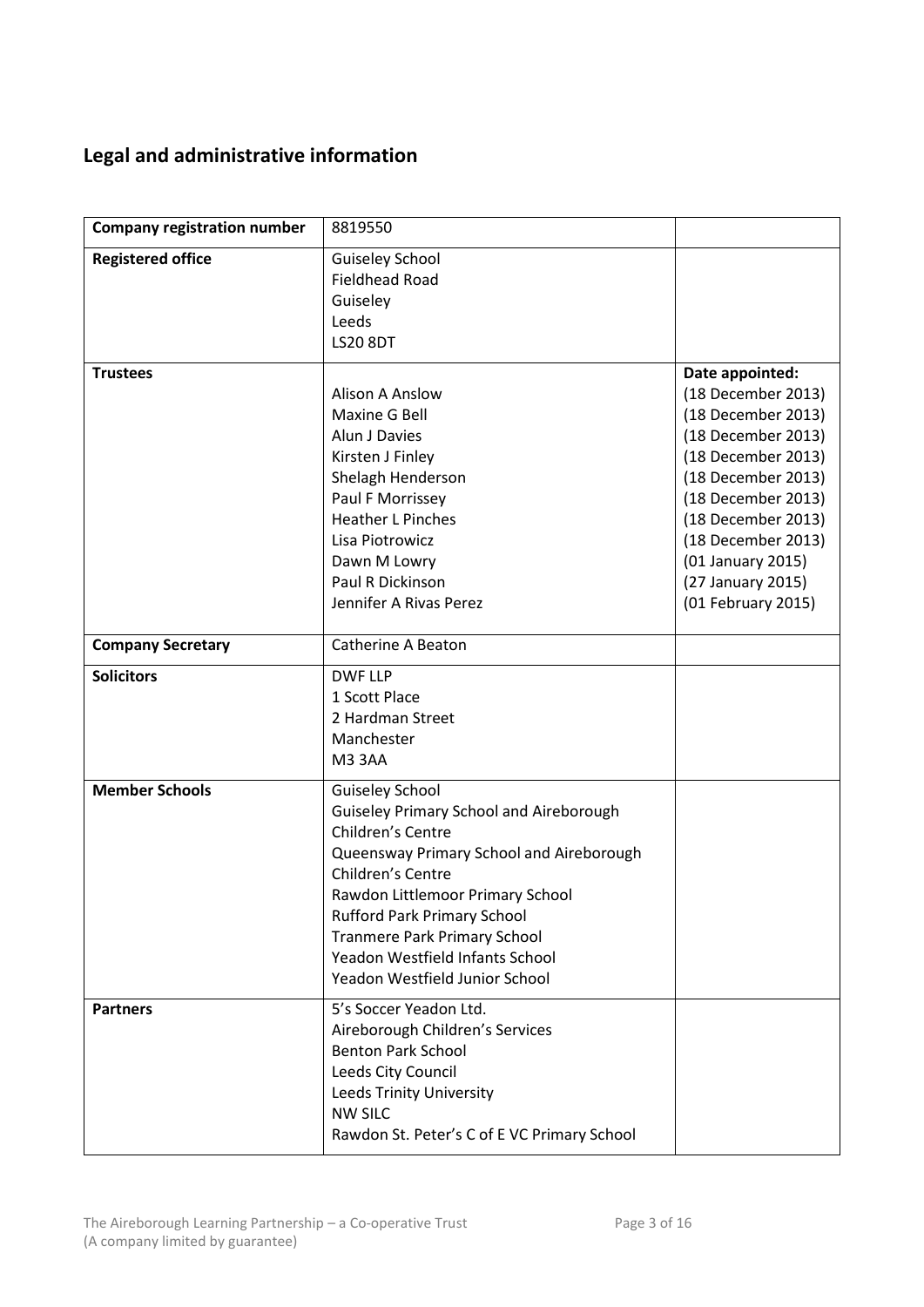# <span id="page-3-0"></span>**Report of the Trustees (incorporating the Directors' report) for the period ended on 31 March 2015**

The trustees present their report and financial statements for the period ended 31 March 2015. The trustees who are also directors for the Aireborough Learning Partnership for the purposes of company law and who served during the period and up to the date of this report are set out on page 3.

# <span id="page-3-1"></span>**Structure, governance and management**

# <span id="page-3-2"></span>**Company and charity status**

The Aireborough Learning Partnership – a Co-operative Trust is a charitable trust and company limited by guarantee created under the auspices of the School Standards and Framework Act 1998 and uses a DfE approved model Memorandum and Articles of Association. The company was registered on 18 December 2013 with company number 8819550 and is a private company limited by guarantee. The trust is not registered with the charity commission, as its income falls below the required threshold of £5,000 per year.

# <span id="page-3-3"></span>**Purpose of the Trust**

The Trust was set up to act as the foundation of the Schools for the purpose of the School Standards and Framework Act 1998 and as such administers and manages the property and other assets of The Aireborough Learning Partnership - a Co-operative Trust for the public benefit as defined by the Memorandum and Articles of Association.

The purpose of the trust is set out in the objects of the Articles of Association:

The Objects of the Trust are to advance the education of the learners at the Schools, to advance the education of other members of the community, and otherwise to benefit the community, it being acknowledged that in carrying out the Objects the Trust must (where applicable) have regard to its obligation to promote community cohesion under the Education Acts.

## It is intended that:

- the curriculum and ethos of the Schools will place an emphasis on, and include a commitment to students learning about, the Co-operative values, with the aim of encouraging all learners to become better citizens, not only while they are learners but during the rest of their lives;
- the Schools will actively participate in the work and activities of The Schools Co-operative Society and provide and receive support through the mutual support network for schools established by The Schools Co-operative Society; and
- the Trust will be a member of The Schools Co-operative Society

# <span id="page-3-4"></span>**Recruitment and appointment of trustees**

Members of the Trust's Board are directors for the purpose of company law and trustees for the purpose of charity law. The composition of the Trustee board is as follows:

- 2 Trustees appointed by each of the Schools
- **•** 1 Trustee appointed by each organisation designated<sup>1</sup> as a partner organisation
- 2 Trustees appointed by the Forum<sup>2</sup> from amongst their number and
- 1 Trustee appointed by or with the approval of The Schools Co-operative Society.

*Note 1: An organisation designated as a partner organisation in accordance with Article 13.1.4 of the Trust's Memorandum and Articles of Association.*

*Note 2: The Forum is a stakeholder group of people elected by each constituency of members.*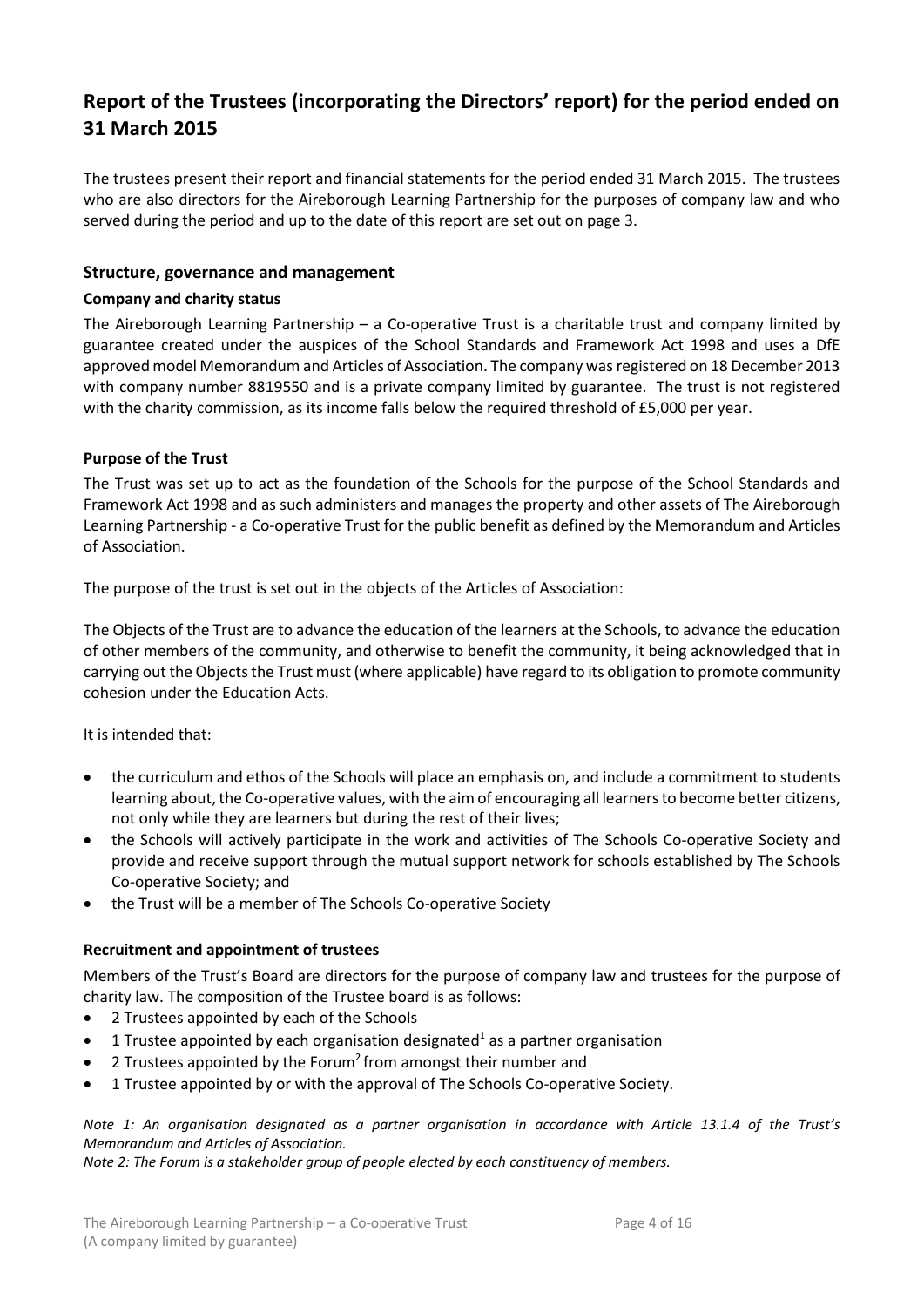# <span id="page-4-0"></span>**Members**

The subscribers to the Memorandum are the first members of the Trust.

Subject to any restrictions imposed by the Education Acts, membership of the Trust is open to any other individuals or organisations interested in promoting the Objects who qualify for membership of one of the constituencies specified below and are approved by the Trustees and consent in writing to become a member.

The Trust will have the following constituencies of members:

- 1. a learners constituency, open to learners currently registered at any of the Schools
- 2. a parents and carers constituency, open to any parent or registered carer of a learner currently registered at any of the Schools
- 3. a staff constituency, open to any person employed by any of the Schools
- 4. a local community constituency, open to any person who, in the absolute discretion of the Trustees, has a legitimate interest in any of the Schools
- 5. community organisations, open to any organisation , whether statutory, charitable, voluntary, or trading for social or commercial purposes, which in the absolute discretion of the Trustees, has a legitimate interest in any of the Schools

In addition, the Trust may have an Alumni constituency, open to anyone who was at any time a learner registered at any of the Schools.

# <span id="page-4-1"></span>**Governance**

The Trust Board meets at least three times a year and elects a Chair from amongst its number. During the period ended 31 March 2015 the Chair of the Trustee Board was Paul Morrissey. The Trustee Board is responsible for the strategic direction and policy of the Trust.

## <span id="page-4-2"></span>**Trustees' induction and training**

All Trustees are provided with induction training, including reference to the SOGGS<sup>3</sup> guidance booklet which explains the responsibilities of a charity trustee and where to find further information about being a company director. Trustees are referred to the Articles of Association of the Trust and required to make themselves familiar with the provisions contained within this document.

## <span id="page-4-3"></span>**Management**

During the period ended 31 March 2015 five working parties were established by the Trust Board to manage the operational objectives of the Trust for the period. These groups were working on the following specific areas:

- 1. Partnership
- 2. Membership
- 3. Launch
- 4. Curriculum
- 5. Procurement

## <span id="page-4-4"></span>**Risk Management**

The trustees have assessed the major risks to which the charity is exposed and continue to monitor the arrangements and systems in place to mitigate those risks. The trustees seek appropriate advice, for example, through Leeds City Council who are partners of the Trust.

*Note 3: SGOSS is a charity that exists to recruit volunteers with transferable skills to join governing bodies in schools*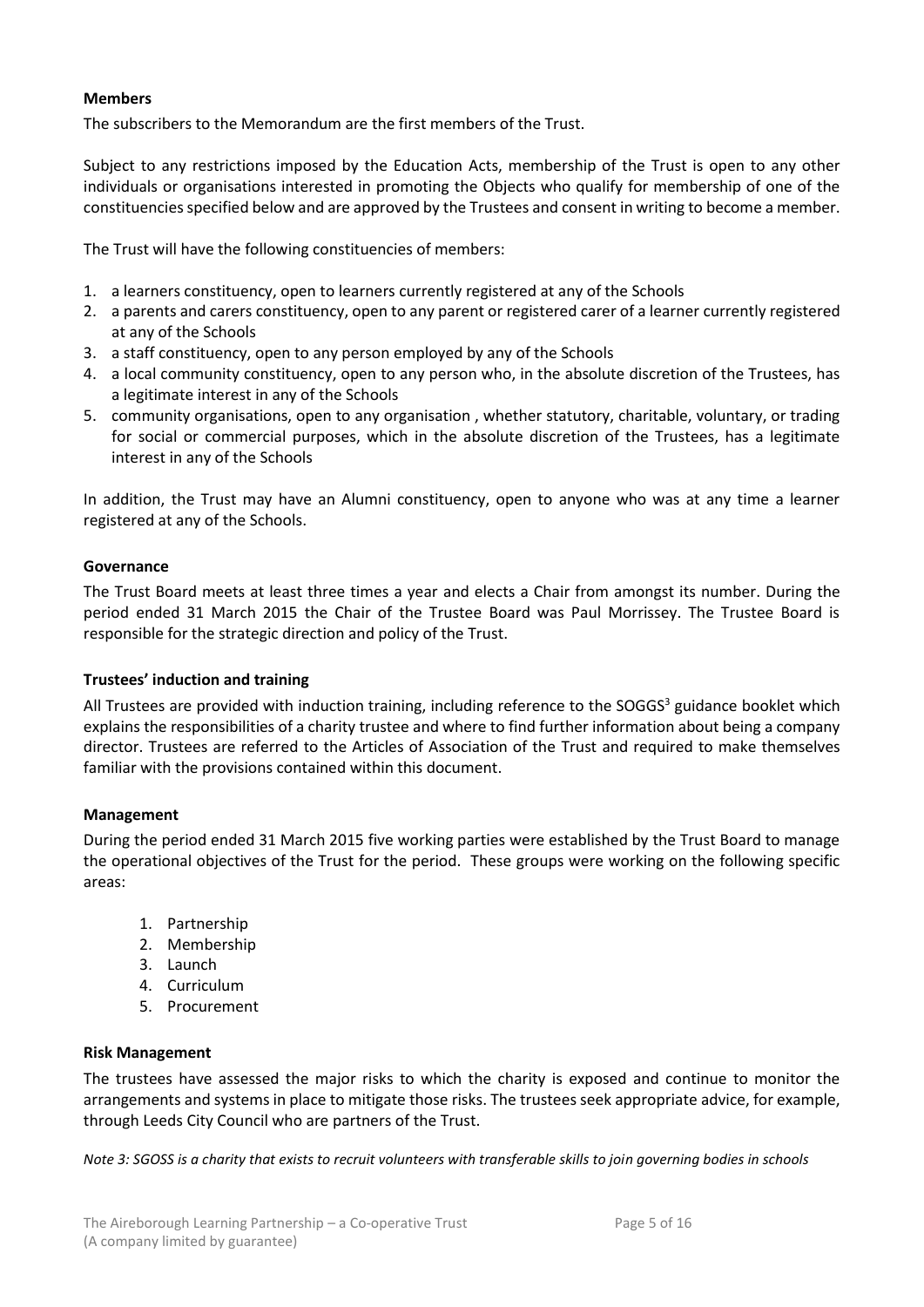# <span id="page-5-0"></span>**Vision and Values**

# <span id="page-5-1"></span>**Vision**

To raise aspirations and to create a vibrant learning network to benefit everyone in the Aireborough community.

# <span id="page-5-2"></span>**The Co-operative values**

Self-help, self-responsibility, democracy, equality, equity and solidarity.

# <span id="page-5-3"></span>**The Co-operative principles of membership**

Voluntary and open membership, democratic member control, member economic participation, autonomy and independence, education, training and information, cooperation among members, concern for the community.

## <span id="page-5-4"></span>**Key objectives**

- to raise standards and attainment for all children in the partnership
- to increase and create vibrant learning opportunities for all
- to create strong working relationships between all co-operative members
- to use resources in a more creative and collaborative way.

# <span id="page-5-5"></span>**Achievements and Performance**

During this initial period ending 31 March 2015 the Trustees have met three times for formal trustee meetings and a visioning event was also held by the trustees in June 2014. Action plans were drawn up by each of the working parties that were established at the visioning meeting and a report from each party is presented below.

## <span id="page-5-6"></span>**Partnership group report**

The group has focused itself on the action plan around partnership produced in June 2014.

The main focus of the recent work has been around establishing links with Leeds Trinity University and a meeting of the group is planned for 5pm on Tuesday 7 July 2015 at Guiseley School. Through discussions with Paul Dickinson and Andrew Pearce from Leeds Trinity University a number of themes have been identified that the group will discuss further on this date.

The themes are:

- 1. Leadership development (at either middle or senior level)
- 2. Undertaking action research projects
- 3. Working with parents/carers
- 4. Early language development

The aim is then in conjunction with Leeds Trinity University to draw up a bespoke CPD framework for the Aireborough Learning Partnership.

This is addition to working to move forward the original themes of the Partnership action plan.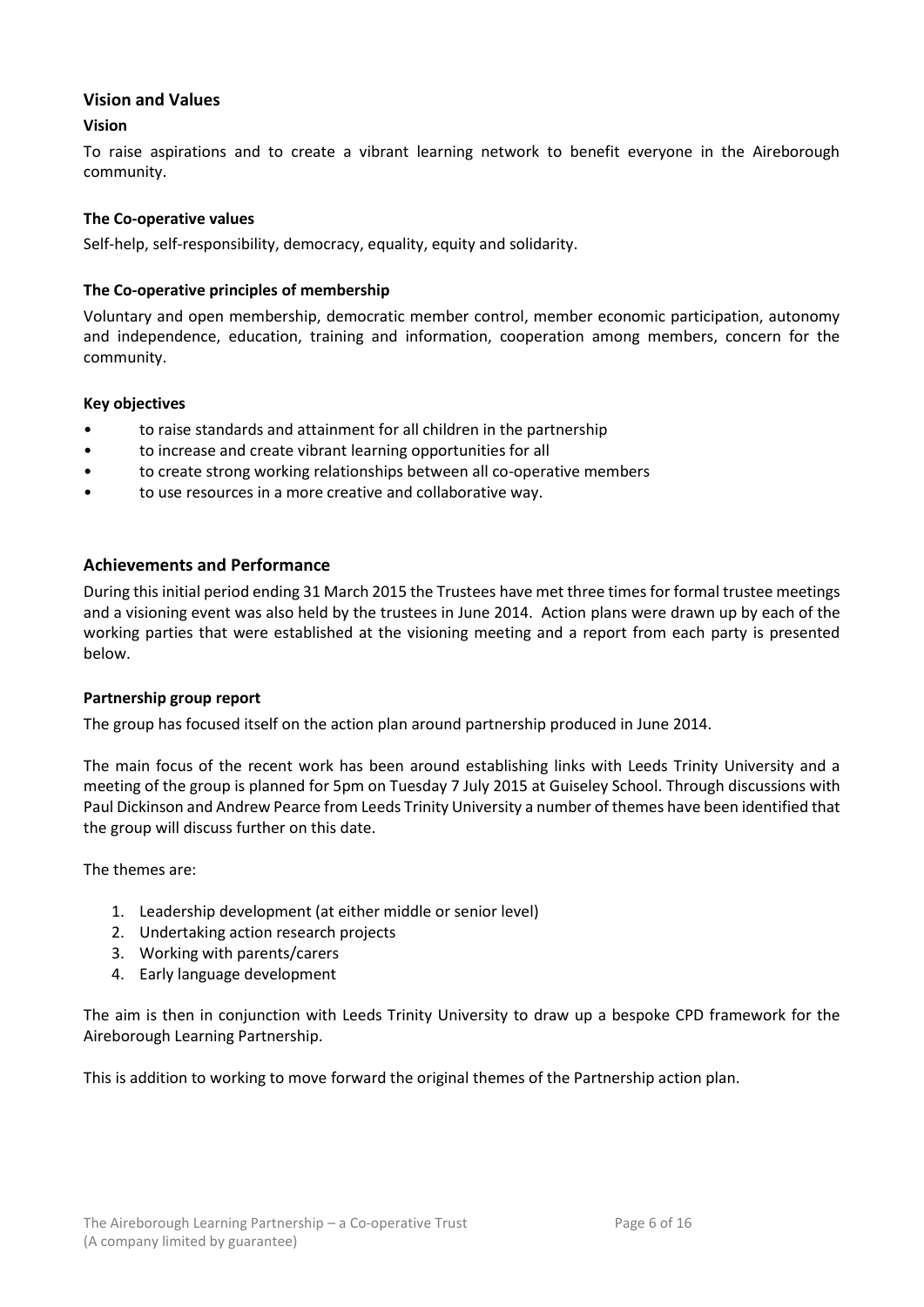# <span id="page-6-0"></span>**Membership group report**

This academic year the main focus of the group was to develop the Student Membership and consequently a conference was held on 02 March 2015 at Benton Park. Each primary school was asked to send two Year 5 children, the infant schools were asked to send two Year 2 pupils and the High Schools were each asked to send two Year 7 and two sixth form students. Seven schools attended the event.

The students posed 3 key questions and a summary of their findings is below:

# *Key Findings*

# *Question 1: What do you currently know about the Aireborough Learning Trust?*

Some students had a minimal idea of what the Trust is but not as many students as would be hoped. Students need to gain a better idea of what the Trust is and what it does so that they can use the Trust effectively. Students are particularly interested in the affect being in a Trust will have on them.

# *Question 2: How can we ensure students are involved in the Trust?*

Students are very keen to be involved in the Trust as many see it as an opportunity to develop. Students would like more conferences to allow them to get involved in decision making and other key tasks within the Trust. A couple of groups came up with the idea of having a Trust Council. This would have two student representatives from each school in who would meet to organise events etc. with each other. These representatives would then feed back to their School Council.

Some more basic issues need addressing such as having some information on the school website and sending information about what the Trust is currently doing to parents and students. Finally, individual schools should hold assemblies about what the Trust is and what it means to them. It is important that students are informed of things - even if there is little impact on them.

*Question 3: What summer event/activity could we do to promote the involvement of students in the Trust?* The main theme running through this question was to hold a Summer Trust Fair - based around the idea of a village fair. This would include many inter-school activities, including a bake off and sporting activities, along with engaging the wider community by running a small 'farmers market'. There are more details of the plans in the detailed findings.

Benton's sixth form representatives' fed back to the membership group and it is the intention of the group to further develop this work in the first-half of the Autumn Term.

The membership group has also been working on trying to co-ordinate the AGM, but recognises the work of others in this process.

## <span id="page-6-1"></span>**Curriculum group report**

The aim of our working group was to examine methods for increasing school to school support work across the ALPT.

## **Actions:**

1. Re-established the primary network meetings which had previously been run locally to support the leaders of core subjects.

## **Outcome:**

Network meetings for Assessment, English, Maths, Science and Early Years re-established.

## **Next steps:**

To establish network working groups for foundation subjects.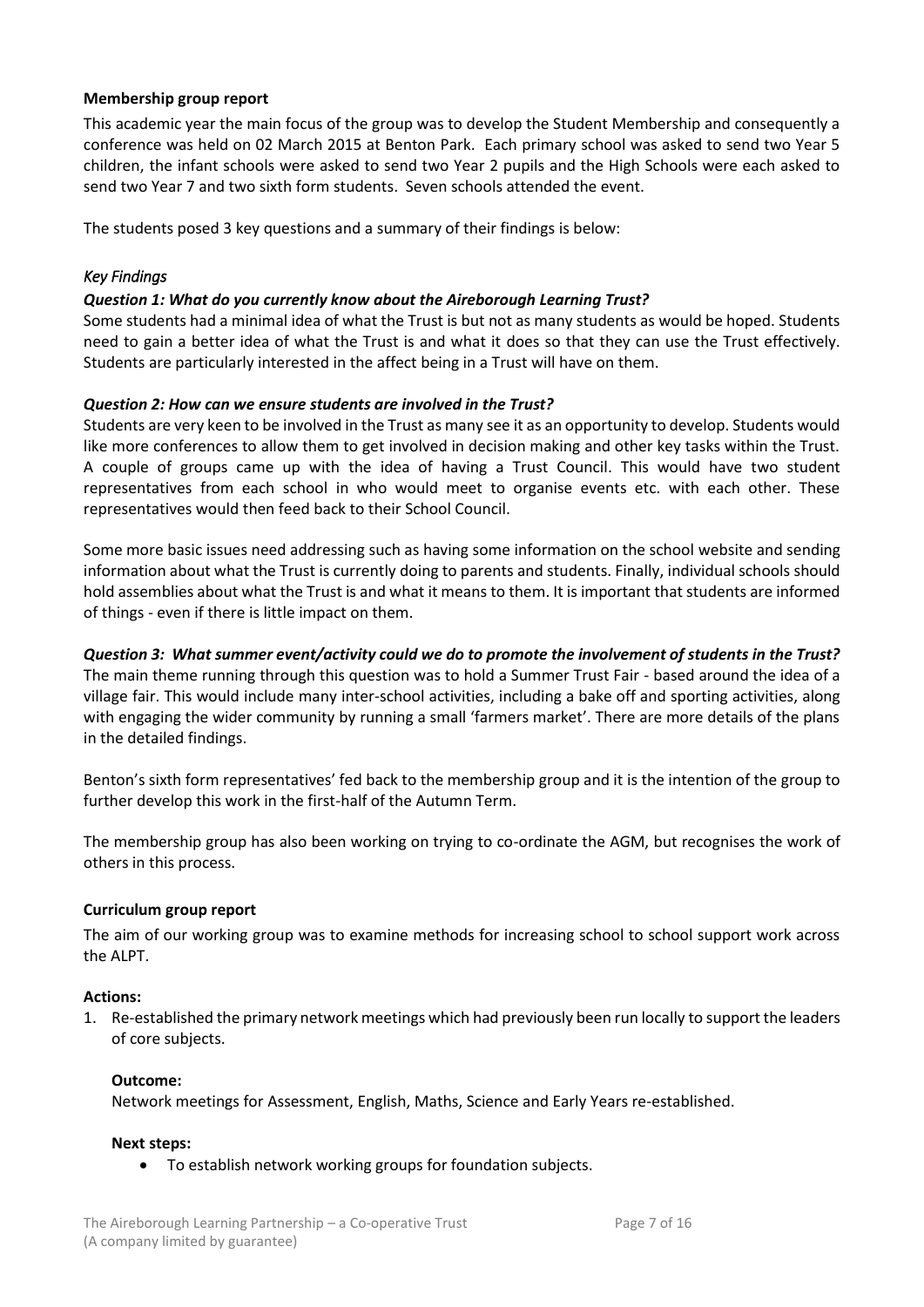- Termly Teachmeets established across the primary phase to allow ALPT teachers working in particular year groups, opportunities to meet and network with colleagues in other ALPT schools.
- 2. To investigate opportunities to establish a system of school self-review.

# **Outcomes:**

Discussion held with Tim Richards, primary SIA for Aireborough. KF now to approach Kim Porter, lead LCC SIA to discuss opportunities for LCC to establish a different way of working with Aireborough Learning Partnership primary schools. Date set to develop a programme of shared self-review between to primaries in 15-16.

3. To develop a website for the ALP

# **Outcome:**

Website constructed by a local volunteer.

4. To develop a local approach to the 'Assessing without Levels' agenda to enable smoother in year transfer of pupils between ALPT schools and to allow schools a common language for discussing pupil outcomes.

# **Outcome:**

Primary HTs worked together to develop a comprehensive system to assess pupil outcomes. Parent meetings held centrally to disseminate the new approach. Booklet published & distributed to all ALPT primaries. Bishop Wheeler Academy Trust also to use ALPT developed materials - a financial contribution will offset ALPT printing costs.

# <span id="page-7-0"></span>**Trust launch group report**

The group was established on the 19 June 2014 with the aim of launching the Trust to the wider community of Aireborough and raising awareness of the purpose and membership of the Trust. Membership of the group consisted of Shelagh Henderson, Lisa Piotrowicz, Arthur Rawnsley and Ben McGregor.

An action plan was devised to carry out a launch event which would be aimed at Community members and then a second event for late in the school year aimed more at pupils and their families. Other opportunities for marketing the Trust would also be explored. Meetings were held during the school day to plan with sixth form pupils from Benton and Guiseley Schools who were to help arrange and compare the event.

Venues were explored and costed, including Guiseley Theatre and Yeadon Town Hall. Yeadon Town Hall was felt to be the best option as there was adequate seating for both parents and community members, space for pupils to change and be kept safely together, ease of parking and registering of pupils etc. The caretaker was liaised with to ensure times, rooms etc. would be suitable.

Shelagh and Lisa met to consider who the target group would be for invitations to the event and it was decided that all businesses in Yeadon and Guiseley would be invited, plus other community stakeholders such as childminder groups, police, councillors etc. Posters/leaflets would also be displayed in the Library, Leisure Centre and Health Centre. Office staff at Westfield Juniors designed the invitations/fliers and a parent at Littlemoor kindly offered to print these which resulted in high quality invitations to the event. Shelagh then collated all the Yeadon business addresses and Lisa the Guiseley business addresses resulting in over 300 invitations being sent to the community. This ensured that even if business and community leaders did not attend the evening, they would have received information which raised awareness of the Trust. Guiseley School kindly supported with the franking of these letters after a busy morning addressing all envelopes!

Schools agreed to perform a wide range of short performances from dancing, gymnastics and drama to music, singing and drumming. These covered all age ranges and abilities including children from KS1 to Sixth Form age and pupils from the local SILC.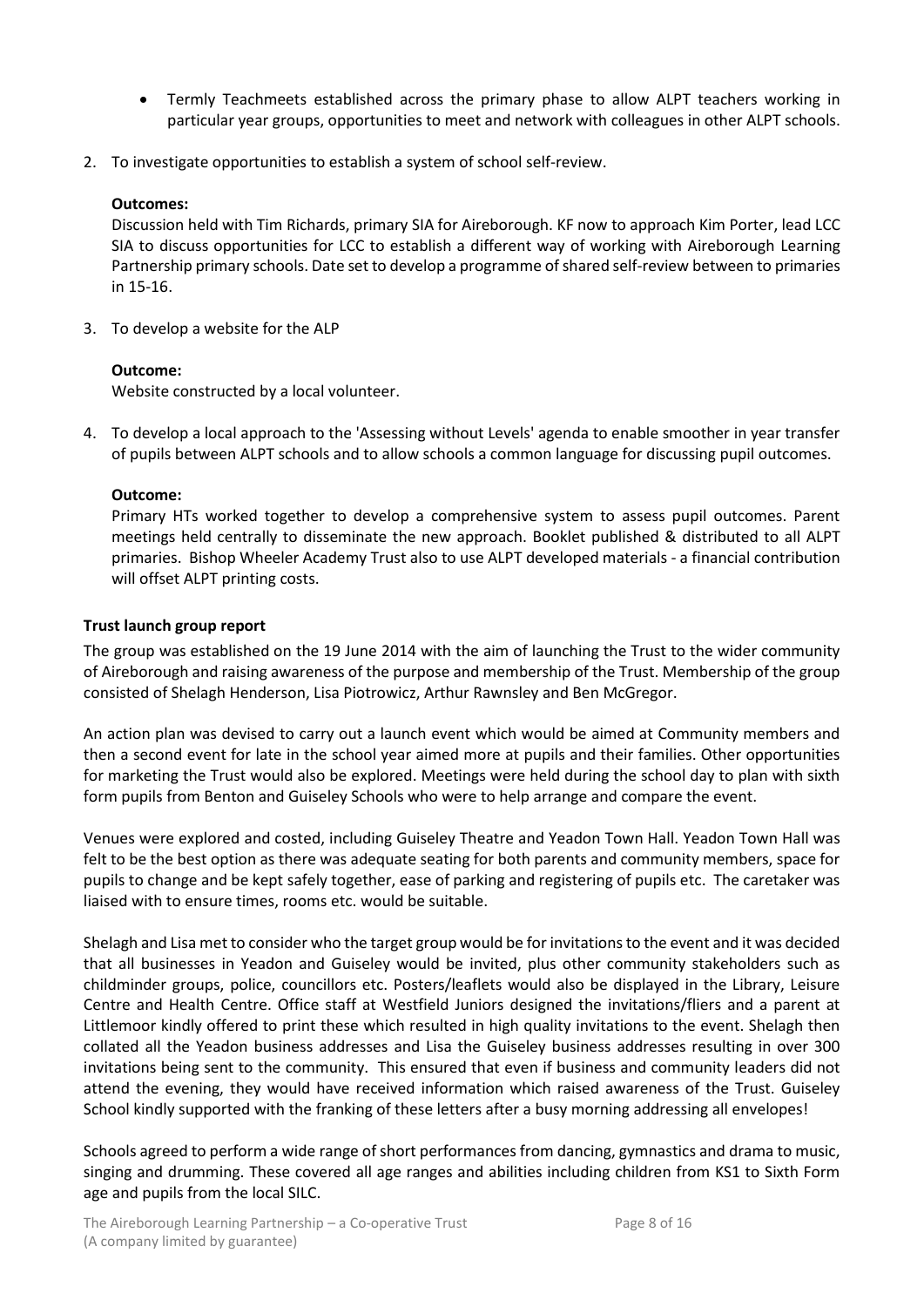It was decided to employ a sound technician on the night who would also organise lighting as this required specialist help. This incurred an additional cost from each school in order for the Trust to pay for this.

Planning meetings were held with pupils from Guiseley School and Benton Park Schools to plan the narration of the event and each school was asked to create a display promoting their school for guests to view on arrival. Local shops were approached for sponsorship of the refreshments and some donations were received, though additional refreshment, cups etc. had to be purchased for the event.

On the evening there was great excitement from all the pupils! Each school produced a fabulous contribution to the event and also showcased their schools with high quality work and displays on show in the foyer area. The evening was a great success with many pupils performing on stage for the first time in their lives and parents and pupils from all the Trust schools mixing and socialising, enjoying the event.

Signing in sheets evidenced that the majority of attendees were parents of pupils, however a number of local businesses and community members did attend including Art Forms representatives, a local electrician, representatives from Leeds Trinity University, shop proprietors such as the staff from the Renaissance gift shop and Croissant D'Or, Active Kids, and local Councillors. As a result it was decided that the summer Family Launch Event which had been suggested in the initial action plan would be reconsidered as the focus groups for this would be the same parents who had attended the Yeadon Town Hall Launch. It was also felt that the organisation of such an inter schools Funday would be difficult to arrange in a local park and would coincide with planned events such as summer fairs and galas.

In conclusion, the Launch party and all Trust schools worked hard to make this initial launch a great success. Further marketing ideas generated by the group could be carried out in the next year of the Trust and include the purchase of banners for each school fence advertising that we are Aireborough Learning Partnership Trust members and what this means and also the consideration of the purchase of similar roll up banners to be displayed at schools on open days, parents evenings etc. It has been agreed that the logo should now appear on school documents, ID badges etc. and a sign could be made for each school to display with the logo to place on a prominent entrance wall or next to the school signage. These could be a cost effective ways of continuing to keep the profile of the Trust visible and promote a corporate image across all the member schools as each school would display the same banner/signage, displaying unity.

## <span id="page-8-0"></span>**Procurement group report**

The procurement group was established to examine the opportunities of improving best value from procurement opportunities and decisions across the Trust.

A discount was successfully negotiated for 2014/15 academic year on the Leeds City Council's (LCC) Well-being service level agreement. This discount will continue, provided all ALPT schools take out the basic service level agreement as a minimum.

The LCC's Human Resources service level agreement was subject to negotiation for the financial year 2015/16 resulting in savings and improved service levels for Trust schools.

The Trust schools business managers' group have been working on establishing a register of common contracts held by ALPT schools with a view to negotiating better value than may be obtained on an individual basis. Individual SBMs have taken responsibility for investigating specific areas, including Legionella risk assessments and water management, refuse collections, photocopying contracts and PAT testing.

The next steps for the group include the collation of the information gathered on the contracts held by the various schools to identify in which areas schools are ready to procure on a collective basis. It is also planned to establish a preferred contractors' register that may be shared by all ALPT schools.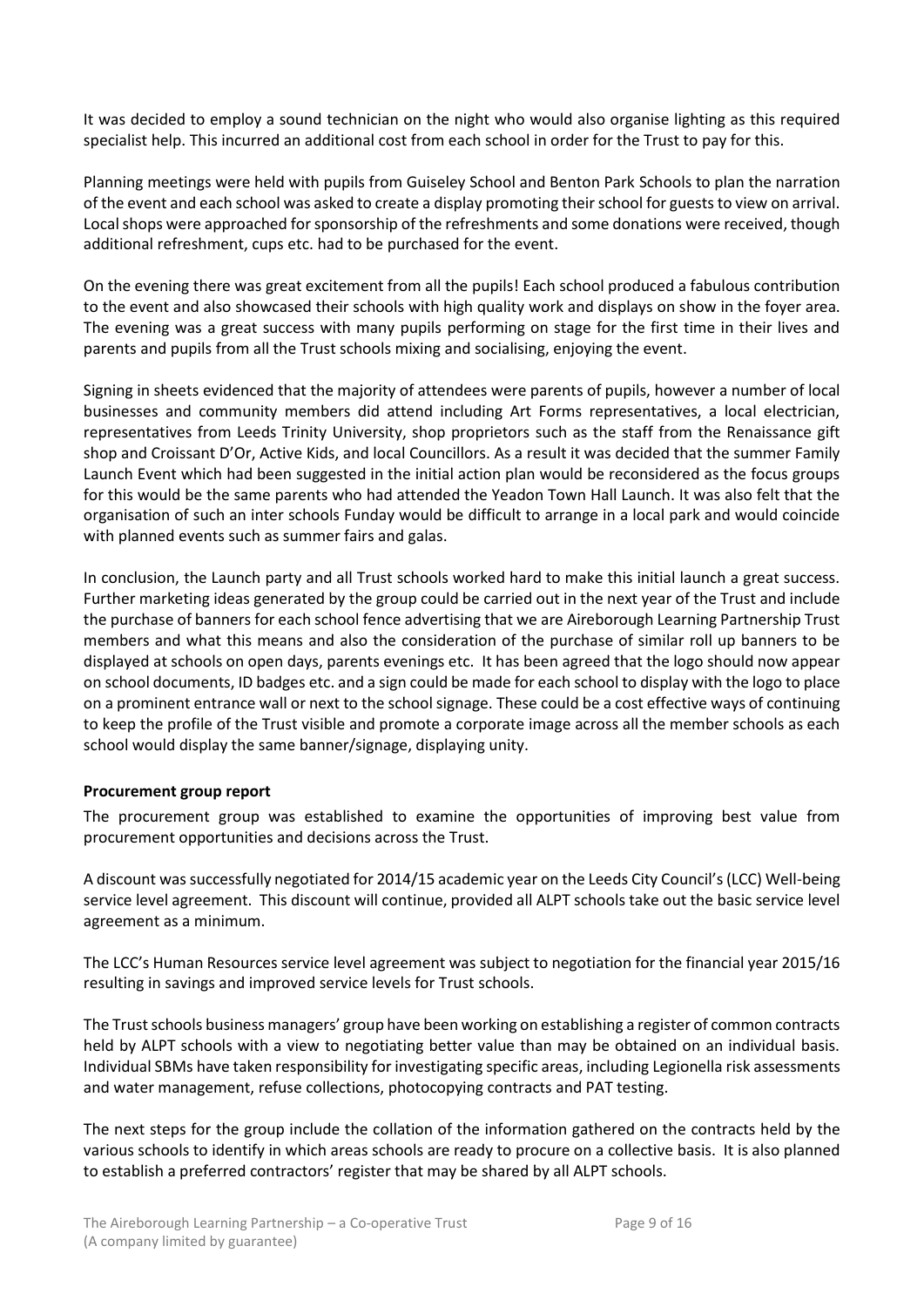# <span id="page-9-0"></span>**Future plans**

The work of each of the five groups will be evaluated and clear objectives set for the next year. The development of Trust membership is a key priority to drive the future priorities for the Trust.

The plans for the coming year will include:

- 1. Further development of the trust membership following the AGM with an emphasis on creating partnerships with local organisations and businesses
- 2. Further expansion of the partnership with Leeds Trinity University in order to impact on the learning of pupils, staff, governors and parents
- 3. Further curriculum links between trust schools in order further raise achievement and standards of pupils
- 4. As part of a clear communications strategy to plan and deliver more events in the local area in order to raise the profile of the trust. Also to further develop the trust's website to highlight the work of the trust locally and within the Leeds-Bradford area
- 5. To build upon business links between schools to order to make more savings in terms of procurement
- 6. To explore the feasibility of appointing a Trust Manager

## <span id="page-9-1"></span>**Volunteers**

The Trustees give thanks to Emma Judson for her work on developing the Trust's website, which has been undertaken on a volunteer basis.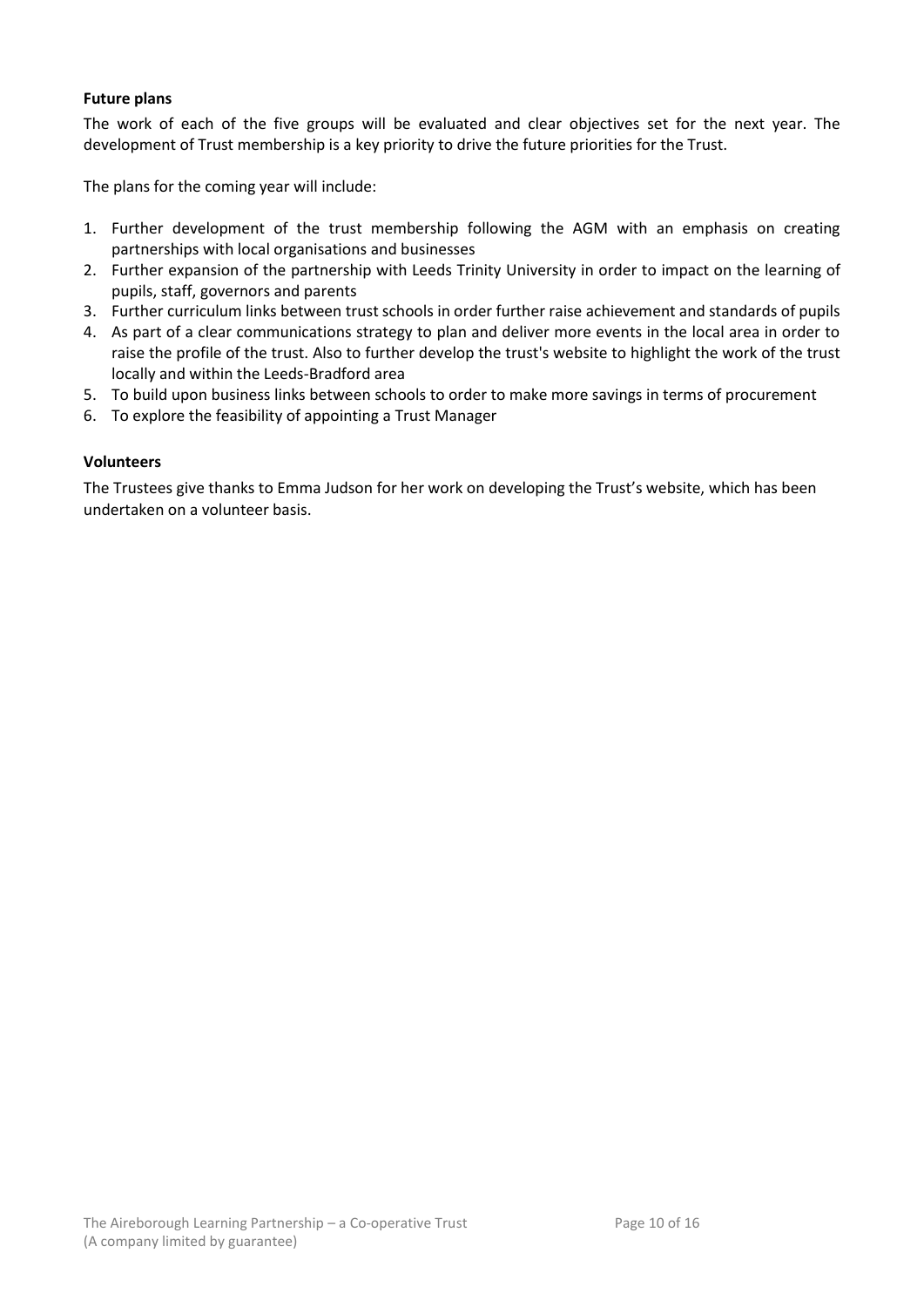# <span id="page-10-0"></span>**Financial Statements**

# <span id="page-10-1"></span>**Statement of the trustees' responsibilities**

The trustees, who are also directors of The Aireborough Learning Partnership – a Co-operative Trust for the purposes of company law, are responsible for preparing the Trustees' annual report and the financial statements in accordance with applicable law and generally accepted accounting practices.

Company law requires the trustees to prepare financial statements for each financial period which give a true and fair view of the state of affairs of the charitable company and of the incoming resources and application of resources, including the income and expenditure of the charitable company for that period. In preparing these financial statements the trustees are required to:

- Select suitable accounting policies and apply them consistently
- Observe the methods and principles in the charities SORP (Statement of Recommended Practice)
- Make judgements and estimates that are reasonable and prudent
- State whether applicable UK accounting standards have been followed, subject to any material departures disclosed and explained in the financial statements
- Prepare the financial statements on the going concern basis unless it is inappropriate to presume that the charitable company will continue in operation.

The trustees are responsible for keeping proper accounting records which disclose with reasonable accuracy at any time the financial position of the charitable company and which enable them to ensure that the financial statements comply with the Companies Act 2006. They are also responsible for safeguarding the assets of the charitable company and hence for taking reasonable steps for the prevention and detection of fraud and other irregularities.

# **Small company provisions**

This report has been prepared in accordance with the special provisions for small companies under part 15 of the Companies Act 2006.

**On behalf of the Board of Trustees**

Catherine ABcton

**Catherine A Beaton Company Secretary 29 June 2015**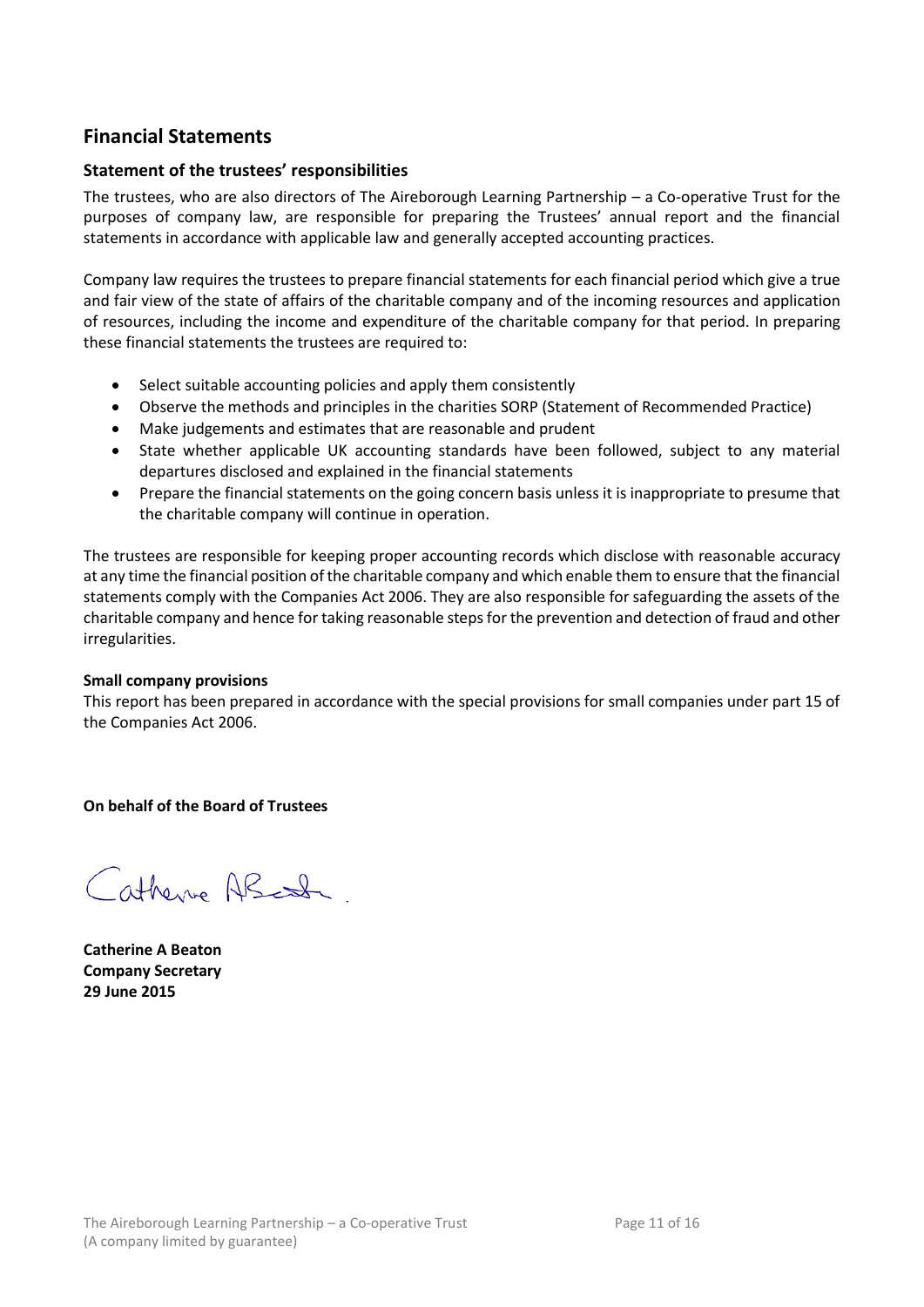# <span id="page-11-0"></span>**Statement of financial activities, incorporating the income and expenditure account, for the period ended 31 March 2015**

|                                                  | <b>Notes</b> | Period ended<br>31 March 2015<br>£ |
|--------------------------------------------------|--------------|------------------------------------|
| <b>Incoming resources</b>                        |              |                                    |
| Contributions from member and partner schools    | 4            | 1,800                              |
| <b>Total incoming resources</b>                  |              | 1,800                              |
| <b>Resources expended</b>                        |              |                                    |
| Charitable activities                            | 5            | 901                                |
| Governance costs                                 | 7            | 309                                |
| <b>Total resources expended</b>                  |              | 1,210                              |
| Net incoming/(outgoing) resources for the period |              | 590                                |
| <b>Total funds carried forward</b>               |              | 590                                |

The notes on pages 14 to 16 form an integral part of these financial statements.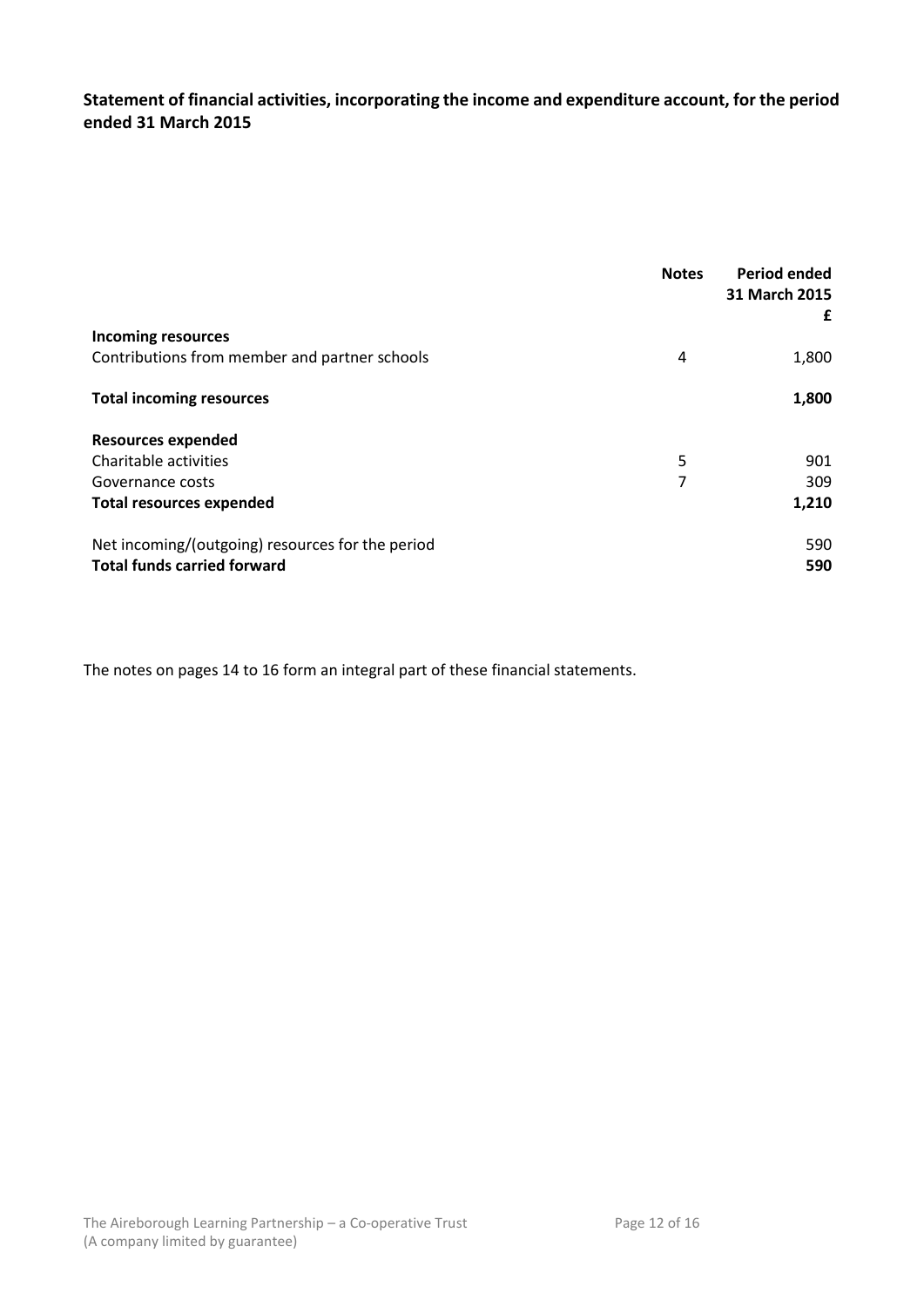# <span id="page-12-0"></span>**Balance sheet as at 31 March 2015**

|                                                 | <b>Notes</b> | 31 March 2015<br>£ |
|-------------------------------------------------|--------------|--------------------|
| <b>Current assets</b>                           |              |                    |
| Contributions in hand from schools and partners |              | 590                |
| Creditors: amounts falling due within one year  | 10           | 0                  |
| Net current assets                              |              | 590                |
| <b>Net assets</b>                               | 11           | 590                |
| <b>Funds</b>                                    |              |                    |
| Unrestricted income funds<br><b>Total funds</b> | 12           | 590<br>590         |

In approving these financial statements as trustees of the company we hereby confirm that:

- 1. for the period stated above the company was entitled to the exemption from audit requirements conferred by section 477 of the Companies Act 2006
- 2. no notice has been deposited at the registered office of the company pursuant to section 476 of the Companies Act 2006 requesting that an audit be conducted for the period ended 31 March 2015
- 3. we acknowledge our responsibilities for:
	- 3.1. ensuring that the company keeps proper accounting records which comply with section 386 of the Companies Act 2006 and
	- 3.2. preparing financial statements which give a true and fair view of the state of affairs of the company at the end of the financial period and of it profit and loss for the period then ended in accordance with the requirements of sections 394 and 395 and which otherwise comply with the provisions of the Companies Act relating to financial statements, so far as applicable to the company.

These financial statements are prepared in accordance with the special provisions of Part 15 of the Companies Act 2006 relating to small companies and in accordance with the Financial Reporting Standard for Smaller Entities (effective April 2008).

The financial statements were approved by the board of on Monday, 29 June 2015 and signed on its behalf by

Paul Mornisey

**Paul Morrissey Chair of Trustees**

The notes on pages 14 to 16 form an integral part of these financial statements.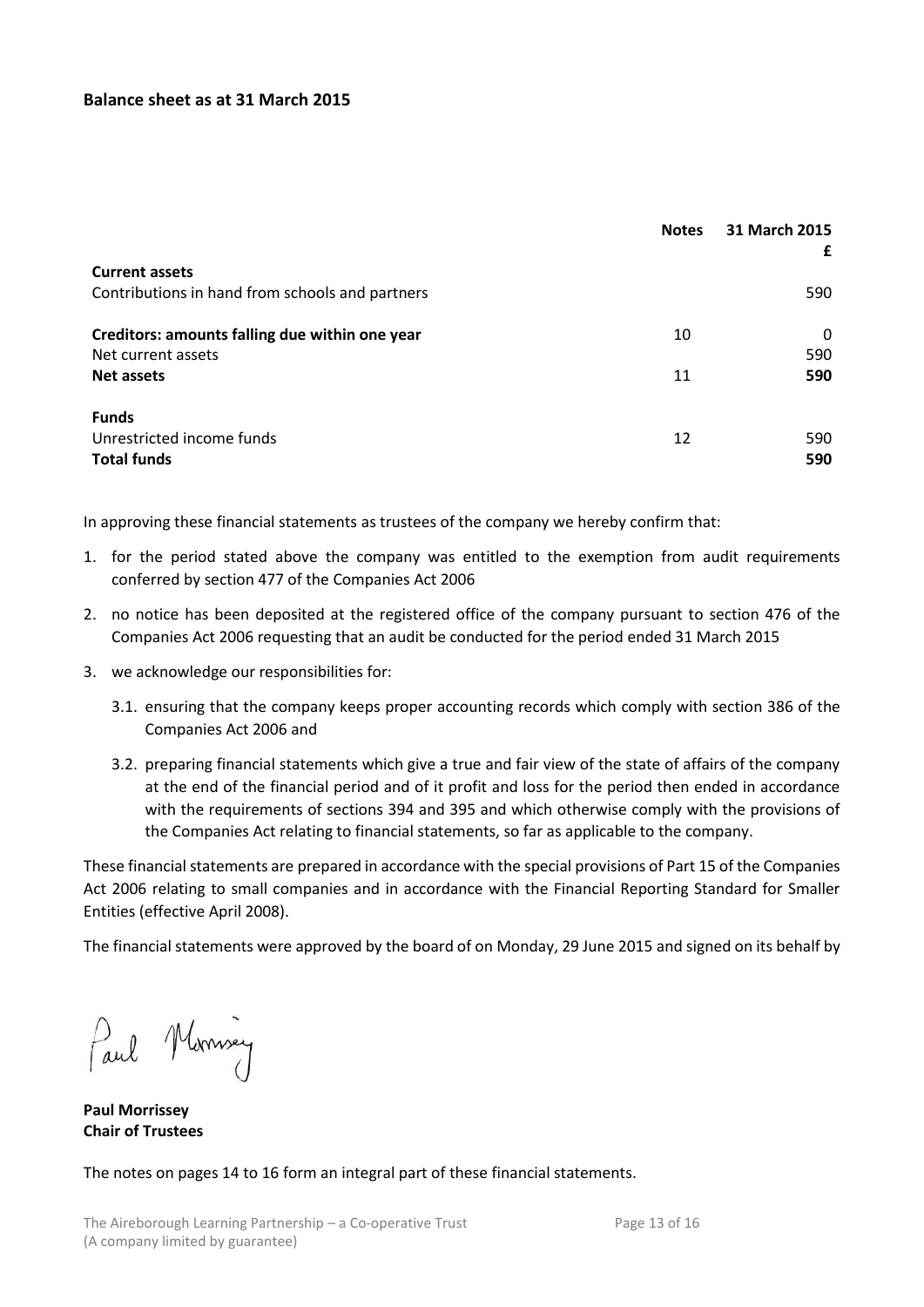# <span id="page-13-0"></span>**Notes to the accounts**

### **1. Basis of preparation**

These accounts have been prepared on the basis of historic cost in accordance with Accounting & Reporting by Charities - Statement of Recommended Practice (SORP 2005) and with Accounting Standards and with the Charities Act 1993 and the Companies Act 2006.

## **2. Accounting policies**

The principal accounting policies are summarised below. The accounting policies have been applied consistently throughout the accounting period.

#### **2.1. Incoming resources**

Incoming resources are included in the Statement of Financial Activities (SoFA) when:

- the charity becomes entitled to the resources
- the trustees are virtually certain they will receive the resources and
- the monetary value can be measured with sufficient reliability.

Where incoming resources have related expenditure the incoming resources and related expenditure are reported gross in the SoFA.

Grants and donations are only included in the SoFA when the charity has unconditional entitlement to the resources and are recognised in full in the year in which they are receivable.

Income from investments is included in the year in which it is receivable.

Donated services and facilities are only included in incoming resources (with an equivalent amount in resources expended) where the benefit to the charity is reasonably quantifiable, measurable and material. The value placed on these resources is the estimated value to the charity of the service or facility received.

The value of any voluntary help received is not included in the accounts but is described in the trustees' annual report.

## **2.2. Resources expended**

Expenditure is recognised on an annual basis as a liability is incurred. Expenditure includes any VAT which cannot be fully recovered and is reported as part of the expenditure to which it relates.

Charitable expenditure comprises those costs incurred by the charity in the delivery of the activities and services for its beneficiaries. It includes both costs that can be allocated directly to such activities and those costs of an indirect nature necessary to supper them.

## **3. Investment income**

There was no investment income received during the period.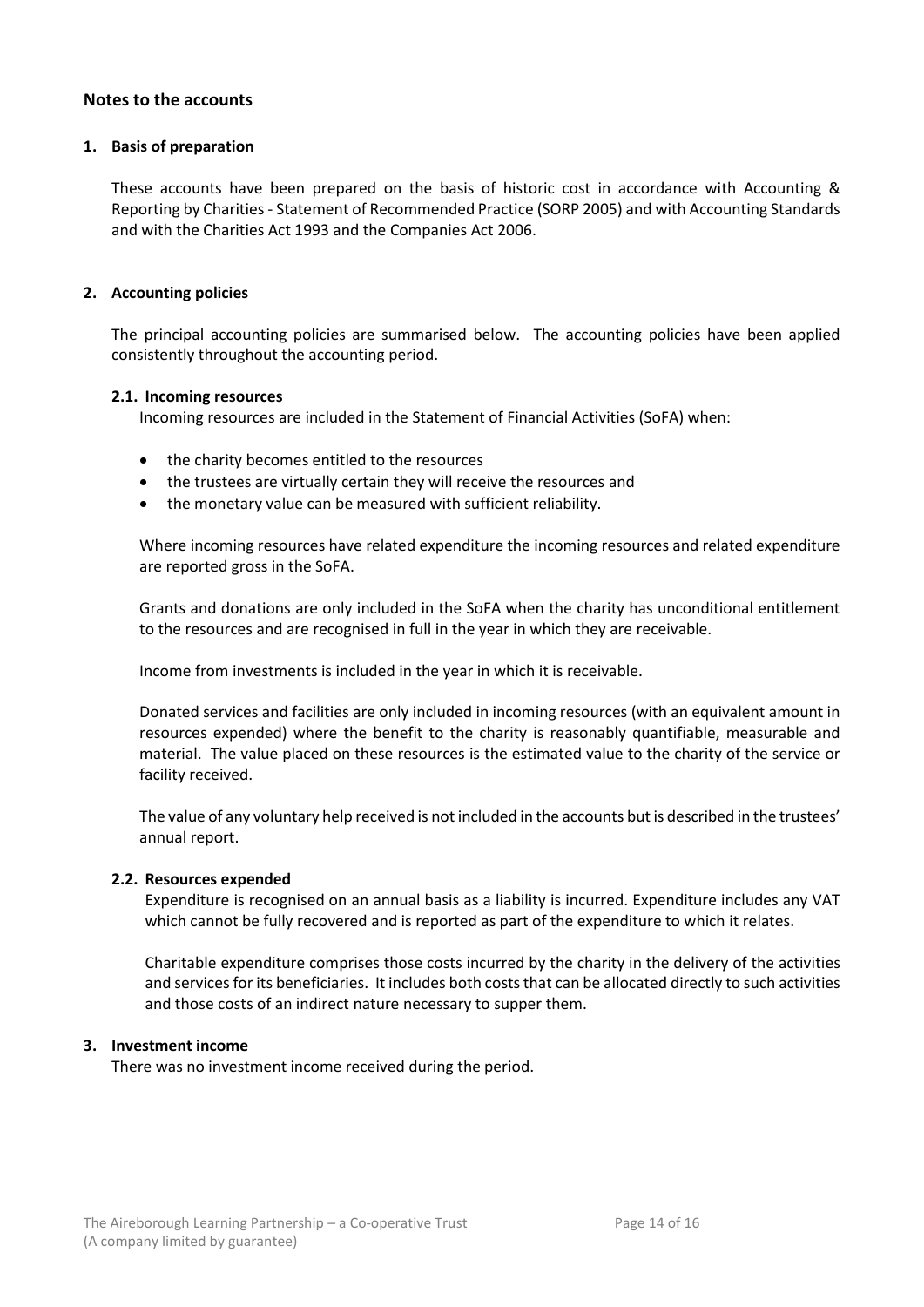#### 4. **Incoming resources from charitable activities**

|    | Contributions from member and partner schools   | <b>Unrestricted funds</b><br>£1,800      | <b>Period</b><br>ended 31<br><b>March 2015</b><br>£1,800 |
|----|-------------------------------------------------|------------------------------------------|----------------------------------------------------------|
|    | 5. Cost of charitable activities - by fund type | <b>Unrestricted funds</b>                | Period<br>ended 31                                       |
|    | Launch event costs                              | £901                                     | <b>March 2015</b><br>£901                                |
|    | 6. Cost of charitable activities - by activity  | <b>Activities</b><br>undertaken directly | <b>Period</b><br>ended 31                                |
|    | Launch event costs                              | £901                                     | <b>March 2015</b><br>£901                                |
| 7. | <b>Governance costs</b>                         | <b>Unrestricted funds</b>                | Period ended 31<br><b>March 2015</b>                     |
|    | Web hosting<br>Meeting costs                    | £158<br>£98                              | £158<br>£98                                              |
|    | Company secretary handbook                      | £40                                      | £40                                                      |
|    | Companies House - Annual Return                 | £13                                      | £13                                                      |
|    |                                                 | £309                                     | £309                                                     |

## **8. Employees**

Because the trust is administered by the staff of the schools and partner organisations, using their own facilities, and relies otherwise on voluntary help, there are no support costs and no expenses are paid to trustees. The trust has no employees and incurs no cost in relation to employees.

## **9. Taxation**

The charity's activities fall within the exemptions afforded by the provisions of the Income and Corporation Taxes act 1988. Accordingly, there is no taxation charge in these accounts.

#### **10. Creditors**

There were no accruals or deferred income at the period end.

## **11. Analysis of net assets between funds**

|                                                 | <b>Unrestricted funds</b> | <b>Period</b> |
|-------------------------------------------------|---------------------------|---------------|
|                                                 |                           | ended 31      |
|                                                 |                           | March         |
|                                                 |                           | 2015          |
| Contributions in hand from schools and partners | £590                      | £590          |